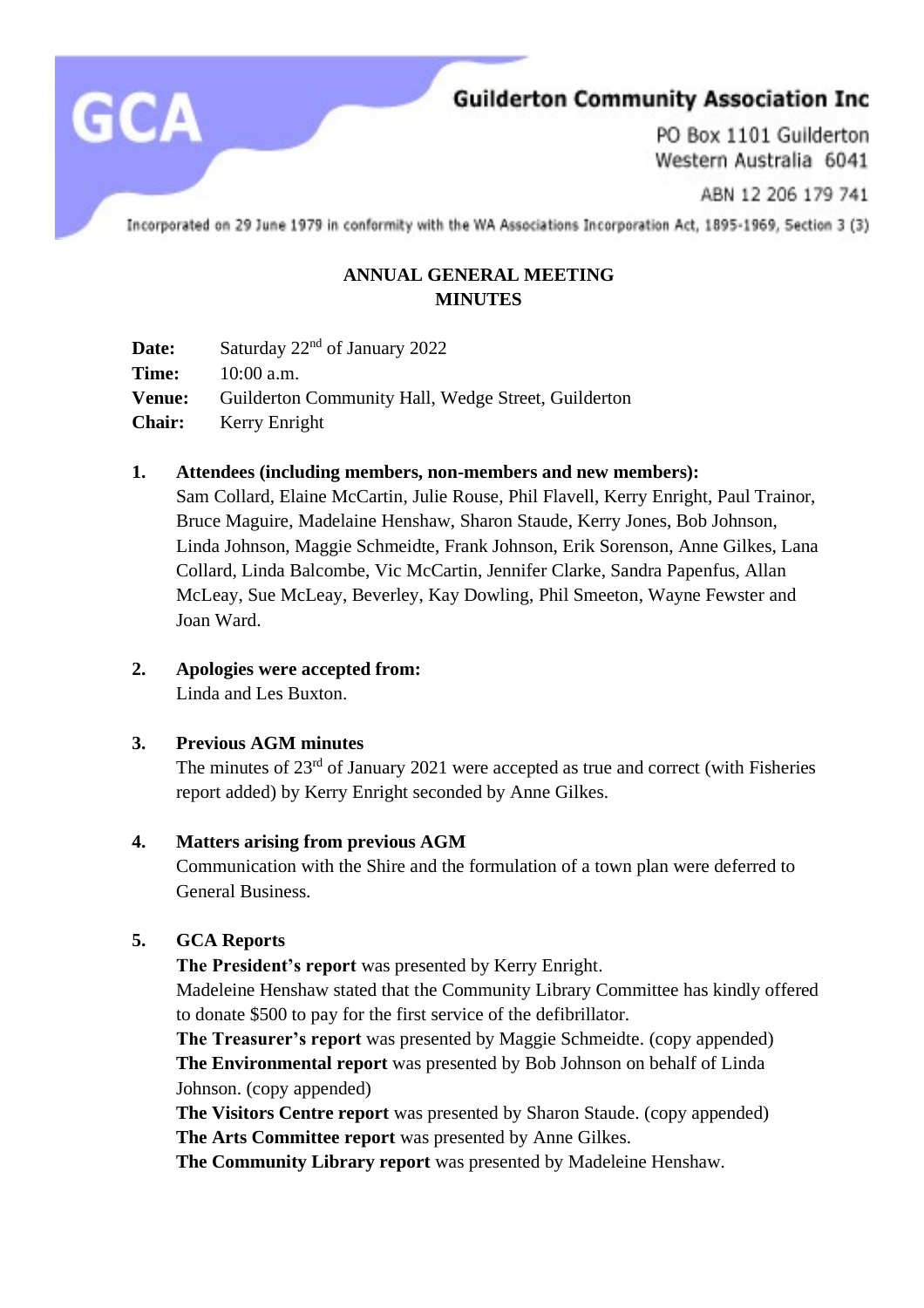Reports were moved as accepted by Maggie Schmeidte and seconded by Sharon Staude.

**6. Election of Office Bearers and Committee for 2022, chaired by Cr Erik Sorenson.** Previous positions were declared vacant and there being no nominations received, incumbent office bearers kindly volunteered to continue in their roles and Bruce Maguire was welcomed to the Committee as Secretary. Office Bearers for 2022 are:

| <b>President</b>         | Kerry Enright                             |
|--------------------------|-------------------------------------------|
| <b>Vice President</b>    | Linda Johnson                             |
| <b>Treasurer</b>         | Maggie Schmeidte                          |
| <b>Secretary</b>         | <b>Bruce Maguire</b>                      |
| <b>Committee members</b> | Linda Buxton, Anne Gilkes and Kerry Jones |

### **7. General Business**

Kerry Enright talked of her wish for a foreshore children's skatepark/basketball play area or a lighthouse tourist/play area to be considered in the coming year. She added her concerns of the state of the foreshore toilet block.

Shire Council President Wayne Fewster reported the Council has noted the request for twice daily cleaning, which Linda J added it was not expected to be necessary 365 days per year, but would be especially needed during high usage times such as school and public holidays. Wayne agreed to present this to Council at his first opportunity.

Wayne Fewster noted the Council oversight in that the monies arising from the foreshore parking meters from the previous 3 to 4 years had not been forwarded to Guilderton Foreshore Reserve, adding this would be rectified over the next three years. Various issues/ideas raised with Wayne by those present included foreshore parking pros & cons, playgrounds, encouraging other businesses, the lack of a town plan, local vacant land ownership & developmental availability, parking for Gabbadah Park, the loss of the Guilderton/Seabird road corridor, air conditioning for the Community Hall, and repeated requests for sandbar signage to the north of the river mouth sandbar. Wayne promised on-going consultation in regards to these issues.

Paul Trainor requested an update of the Guilderton store/coffee shop status. Wayne expressed disappointment at no current service, and his hope of a resolution and clarification in a meeting with the consortium next Tuesday. Kerry confirmed from her previous experience that there appeared to be no mention of service provision/performance obligations in the lease.

Parking under shade for the coffee/food van was discussed and Wayne resolved to follow this up with the Shire Ranger service.

Bob Johnson stated that recent discussions with the Australian Maritime Safety Authority indicated they were happy for Guilderton to take responsibility for an area of land surrounding the lighthouse and its community development. Of note was that this had already occurred in the past but not acted upon.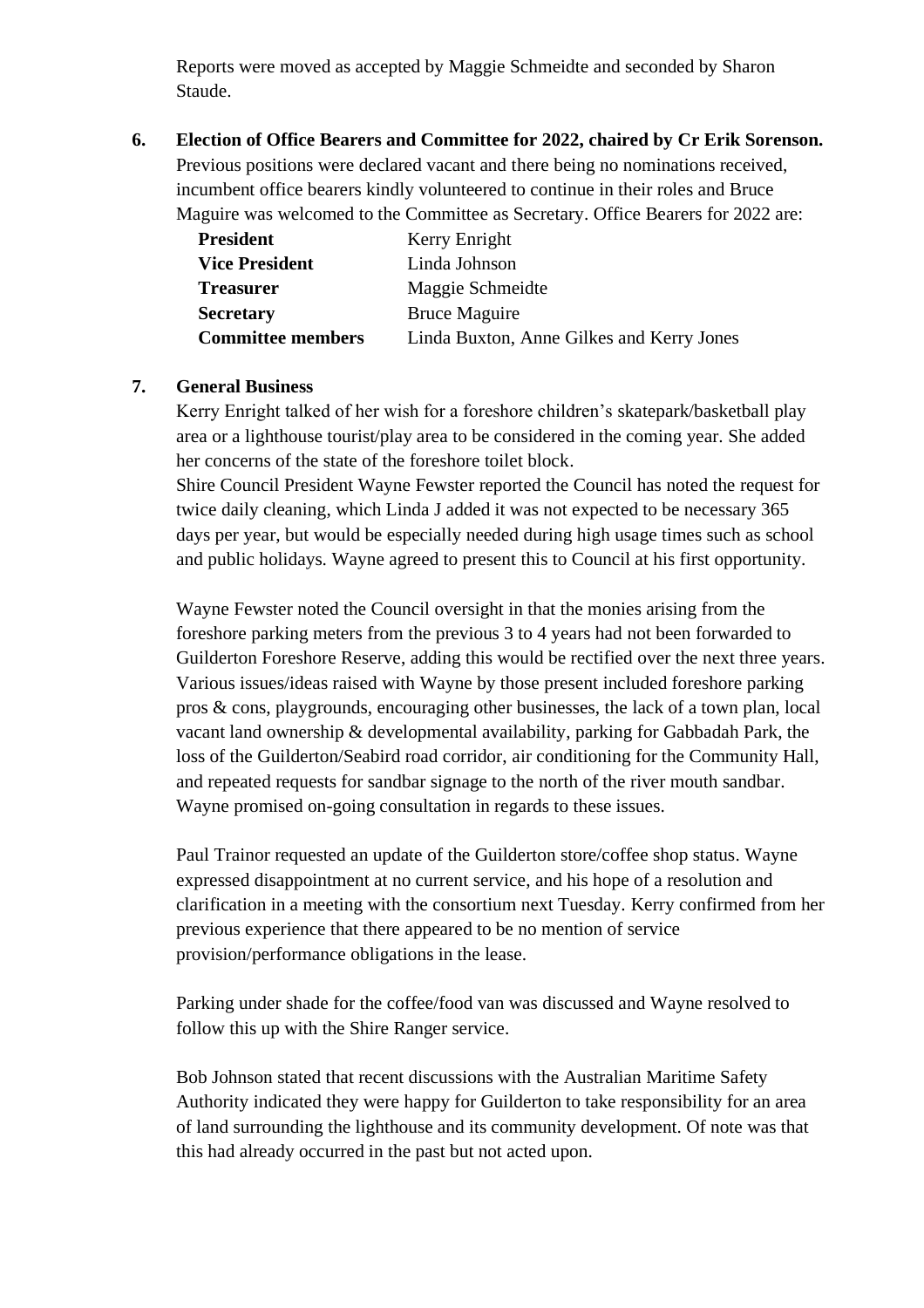Bruce Maguire expressed his displeasure at the poor state of Guilderton roads, noting in particular the frequent patching of holes being unsatisfactory and the danger of the curving road from Indian Ocean Drive. Wayne outlined that repair funding was informed by annual inspection only unless a specific request for a particular danger report was made. Safe footpath concerns were also discussed.

Kerry E indicated she would forward a copy of issues raised in the meeting to the secretary.

#### **8. Closure**

The President thanked the Council representatives and all those present for their attendance, and the meeting was closed at 12.10 pm.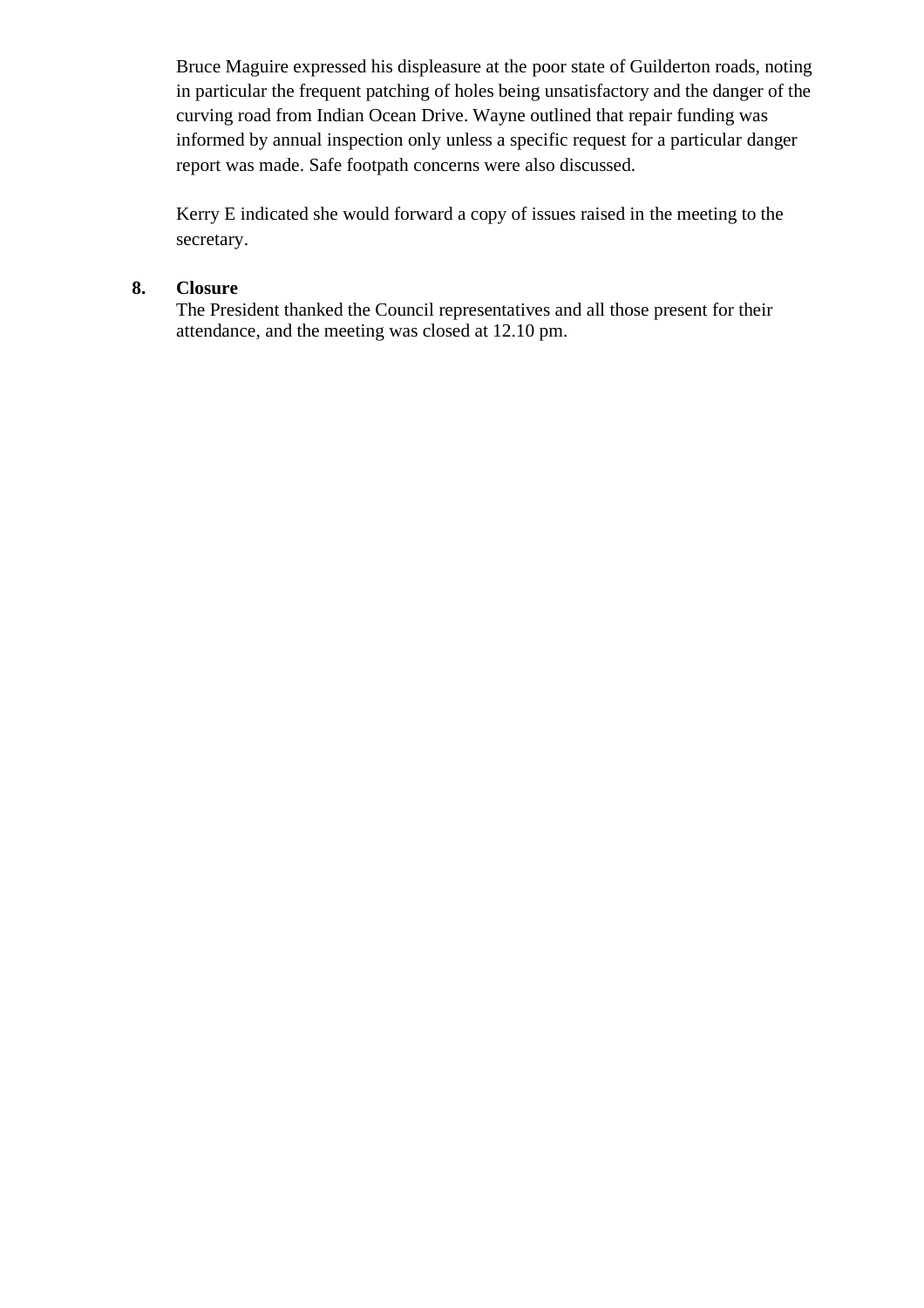#### **Environmental Report to GCA AGM 22nd January 2022**

Guilderton has again been affected, like everyone else, by restrictions put in place to control Covid19.

Volunteers in Guilderton still achieved a lot.

In early March we participated in Clean Up Australia, as we do each year.

In 2021 the Beldon Scouts again camped in Silver Creek and removed the rubbish there.

At 8am, 4 boats took to the riverbanks and cleaned up past Woodridge while another team meets at the Country Club and cleans up the road into town from the highway.

From the Visitor Centre 'anyone willing' signs on and goes along the foreshore, coast and groyne area to remove the rubbish wherever they find it. A 4WD team comes in at Seabird and cleans up the track down to the lighthouse. It's a fabulous effort, rewarded by the Country Club who provide a sausage sizzle, drinks and watermelon at noon.

Thanks to all involved and all are welcome again this year, on Sunday March 6<sup>th</sup>.

The past 7 years have seen the fencing and revegetation of 22ha of the dunes west of the lighthouse. Much of it was done with plants grown from seed we collected 5years ago, and now 'that job' is done. Thanks to Moore Catchment Council (MCC) who made it possible and everyone who helped!

We collected more seed in 2020 which was grown on by APACE and in 2021 the first of those plants were used to revegetate the dunes on the corner of Mortimer Rd and the track to the groyne. MCC also has a pyp grass control spraying programme in place and this planting complements that plan.

These free events are open to everyone and advertised in GCA newsletters and MRN.

**Friends of Moore River Estuary** continue to watch for any signs of movement at Moore River South. The 2099 ha have been for sale for over 6 years and remains a poor plan.

Our main aim now is a proposal for a Regional Park between the city limit at Two Rocks, the estuary, the ocean and IOD.

**Wilbinga Regional Park** would allow for lots of recreational use with 4WD tracks, camping and possibly windmills, etc, but all controlled and with the aim of protecting this rich banksia woodland, home to many valuable species like the Carnaby's black cockatoos.

We have joined the Turquoise Coast Management Group who are working on coastal issues with other interested groups and the governing Shires, DBCA, etc.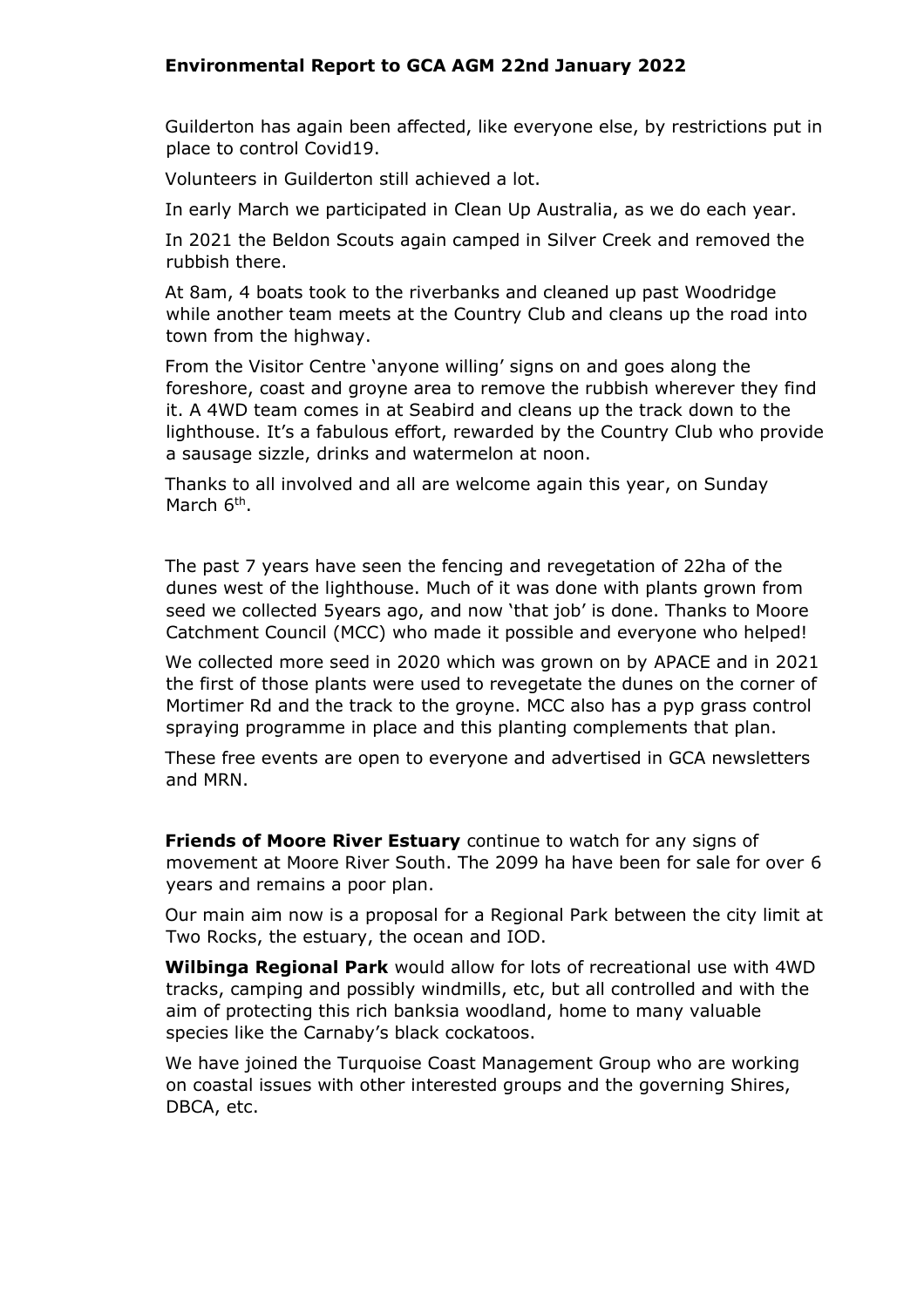FOMRE continues to work with the Dept of Water to do water quality testing at the 5 sites on the estuary every quarter. We are pleased to report good oxygen levels and other signs of a healthy waterway.

Preventing people cutting through the sandbar is still a major problem as this behaviour prevents proper flushing of the estuary and results in silting up of the deeper holes which are fish refuges.

The natural ocean processes see the sandbar built up from the ocean waves in summer, while the winter pattern scours the sandbar, allowing for the frequent breaks over winter, whenever it rains inland. Consequently, it is normal for high estuary water levels and the water tracking to the south, as we see in summer. The sandbar never needs to be cut artificially!!

We are lucky that the estuary is fed by so many clean springs as Gingin Brook dries up in summer now and the flows from Moore River are less as the climate dries.

Moore River estuary remains a beautiful, natural haven for birds, fish, animals the bush and people to enjoy. Thanks for respecting this very special place.

More information on our website at guildertonwa.com.au

Linda Johnson (0414 631 273)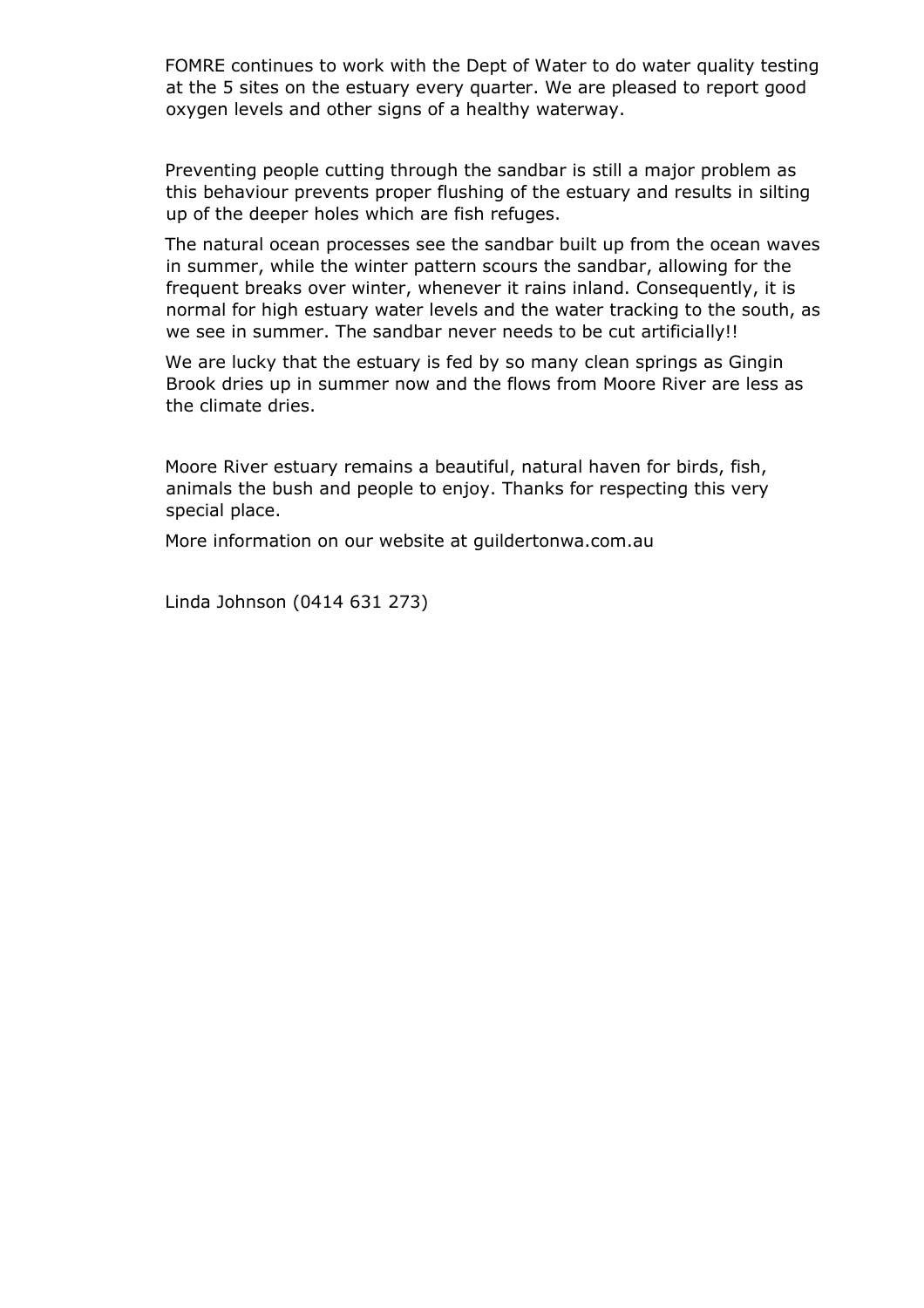# **Guilderton Visitor Centre Report 2021**

# **For the Guilderton Community Association AGM Sat 22nd January 2022**

The sub-committee for 2021 consisted of: Chair - Sharon Staude Coordinator – Linda Johnson Treasurer – Linda Buxton with Gillian Lamont reviewing the financials. Business coordinator – Kerry Jones Wendy Nottle

## **Administrative Details**

Opening hours are 9.30am until 12.30pm on all weekends, public holidays and school holidays. We were open for 129 days during 2021which is up on 2020 (Covid closures) but down on 2019 numbers. July is always very quiet and we will consider closing on the non-school holiday weekends in July this year.

This summer has been particularly quiet, probably due to the General Store being closed, overall we feel there is a significant drop in visitor numbers and those who are visiting most often do so to ask about where to get food or a coffee, or they are complaining about the paid parking or the condition of the toilets.

We had 2.417 visitors in total, again this is up on 2021 figures but down on 2019 numbers. Because we were open fewer days than in 2021 the average number of visitors each day was consistent at 19. Our busiest months by daily average this year were: November, April and February.

Having lost and gained some volunteers we had 13 functioning in 2021 (including the committee). These fabulous people staff the centre on a roster basis; about 8 of the volunteers cover the bulk of the rosters and we sincerely appreciate their dedication. We would welcome new volunteers to come forward and help in the very enjoyable task of sharing information about our special town, river and area.

The Guilderton Visitor Centre supplies both visitors and locals with current and relevant travel information and brochures. We distribute a large range of general tourist literature as well as specific information from the Shire of Gingin, environmental groups, the Department of Fisheries and the Department of Transport.

Businesses are given free advertising in the upgraded Guilderton Visitor Information Bay by providing a 'Car Door Magnet' advertisement. Local businesses and services are also encouraged to list on the website we share with the GCA and FOMRE:

## **www.guildertonwa.com.au**

We are always on the lookout for new merchandise that has specific local relevance as well as giftware and 'pocket money' children's items. Local produce is popular and we keep a stock of jams, chutney, honey and olive oil as well as local art and calendars. It is through the sale of merchandise that we maintain a reasonable cash flow.

Advertising local events and contact details of local tourist facilities is still a priority and is updated regularly on our notice boards. Our brochures, maps and 'walking quizzes' are proving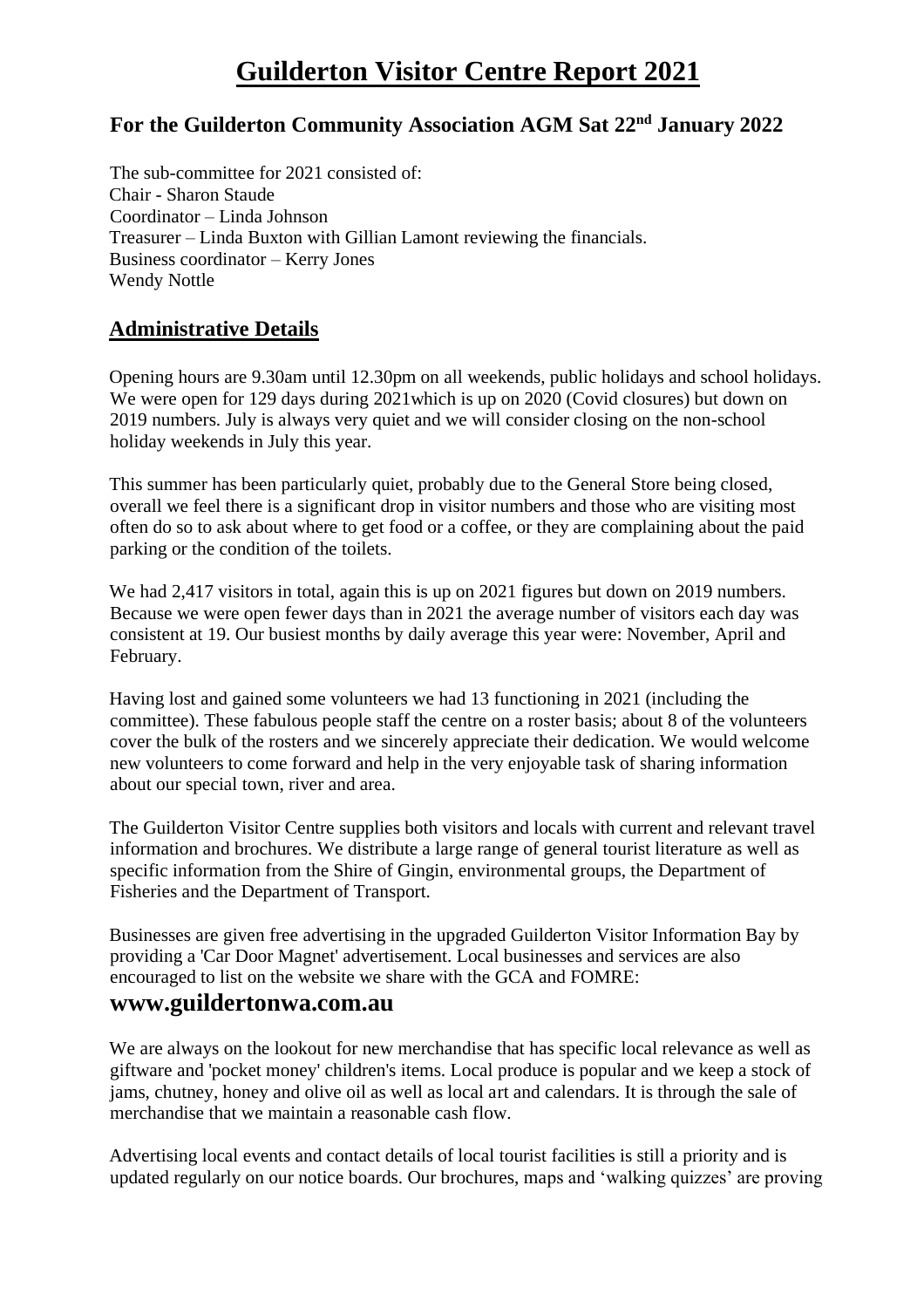very popular with visitors, while the notice boards and the waterproof brochure holders next to the door provide maps and information to visitors when we are not open.

## **Financial Report**

Please see the attached financial report prepared by the treasurer.

# **EFTPOS**

We are now able to take payments with a 'Square' QR code. This is sometime fraught as customers (and volunteers) may not have a phone signal. Nonetheless, it is a good option.

## **Information Bay**

In the information bay the Visitor Centre has 5 advertisers for accommodation and 5 other businesses while there are a total of 13 on the GCA website. Advertising is free and we welcome local businesses to advertise on these sites.

# **Shire of Gingin**

We did not apply for any community grants this year. Our building has been inspected by the Shire and seems to be stable, but it is slowly sinking in the sand and the walls are buckling causing cracks of various sizes, daylight can be seen through some of them.

## **Moore Men's Shed**

Thank you again to the MMS who continue to be of support to the Visitor Centre. Their sand boards are well made and popular while the golf ball novelties and other items they make are added interest to the stock we carry.

# **2022 sub-committee**

The following sub committee is presented for approval to the GCA for 2020:

Chair - Sharon Staude Coordinator – Linda Johnson Treasurer – Linda Buxton, with Gillian Lamont reviewing the financials. Web and Business coordinator – Kerry Jones Wendy Nottle

My sincere thanks to the hardworking committee and volunteers who help visitors enjoy and look after Guilderton and the Moore River Estuary. We look forward to continuing our work in 2022.

Sharon Staude Chair Guilderton Visitor Centre 22/01/2022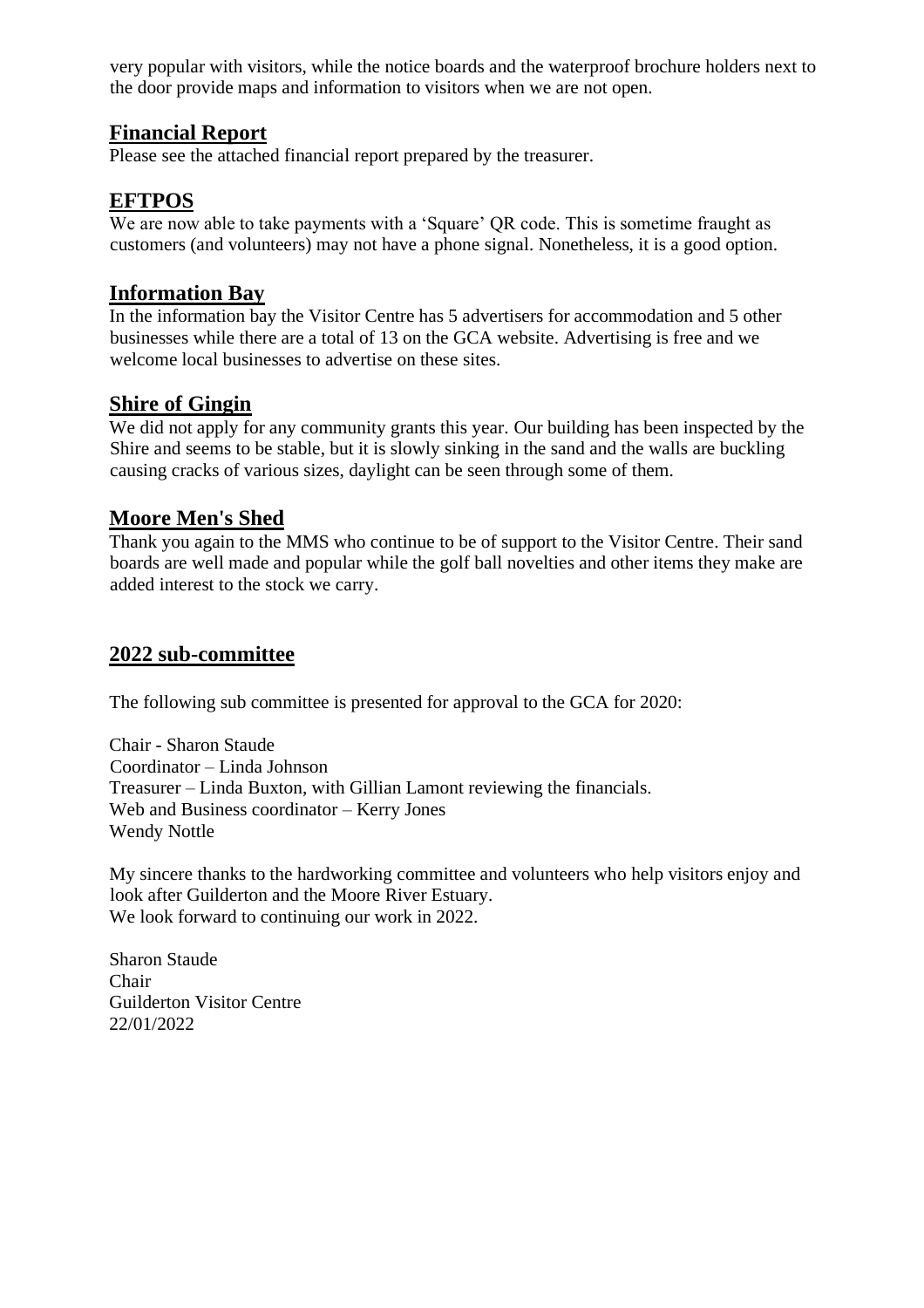|                                                                                                    | Financial Report Visitor Centre 1st January 2021 to 31st December 2021 | 2021              |                   |                       |
|----------------------------------------------------------------------------------------------------|------------------------------------------------------------------------|-------------------|-------------------|-----------------------|
|                                                                                                    |                                                                        |                   |                   | 2020                  |
|                                                                                                    | Balance Carried Forward @ start of period                              | \$10,671.91       |                   | \$8,730.27            |
| <b>Sales</b>                                                                                       | Art Jewellery                                                          | \$<br>1,091.50    |                   | \$<br>781.00          |
|                                                                                                    | Moore Mens Shed                                                        | \$<br>638.00      |                   | \$<br>1,287.00        |
|                                                                                                    | Produce Soaps                                                          | \$<br>451.00      |                   | \$<br>424.50          |
|                                                                                                    | <b>Souvenirs Gifts</b>                                                 | \$<br>3,503.60    |                   | \$<br>2,417.00        |
|                                                                                                    | <b>Miscellaneous Donations</b>                                         | <u>ځ۔</u><br>3.00 |                   | <u>ځ</u><br>5.00      |
| <b>Total Sales</b>                                                                                 |                                                                        | 5,681.10<br>\$    |                   | \$4,914.50            |
| <b>Other Revenue</b>                                                                               | <b>Magnetic Signs</b>                                                  | \$<br>110.00      |                   | \$                    |
| <b>Total Revenue</b>                                                                               |                                                                        | $5$ 5,791.10      |                   | \$4,914.50            |
| <b>Cost of Sales</b>                                                                               | Art Jewellery                                                          |                   | \$<br>120.00      | \$<br>95.00           |
|                                                                                                    | Moore Mens Shed                                                        |                   | \$<br>140.00      | \$<br>855.00          |
|                                                                                                    | Produce Soaps                                                          |                   | \$<br>276.00      | \$<br>108.00          |
|                                                                                                    | <b>Souvenirs Gifts</b>                                                 |                   | \$<br>2,765.12    | <u>\$</u><br>1,459.93 |
| <b>Total for Cost of</b>                                                                           |                                                                        |                   |                   |                       |
| <b>Sales</b>                                                                                       |                                                                        |                   | 3,301.12<br>\$    | \$<br>2,517.93        |
| <b>Other Expenditure</b>                                                                           | Square fees                                                            |                   | \$<br>30.00       | \$                    |
| Transfer to term deposit<br>Donation (St Johns<br>Ambulance)<br><b>Badges</b><br>Equipment/Signage |                                                                        | $-5$ 5,000.00     | \$<br>5,000.00    | \$                    |
|                                                                                                    |                                                                        |                   |                   |                       |
|                                                                                                    | Admin Insurance Phone                                                  |                   | \$<br>50.00       | \$                    |
|                                                                                                    |                                                                        |                   | \$<br>208.30      | \$<br>239.11          |
|                                                                                                    |                                                                        |                   | \$<br>306.00      | \$                    |
|                                                                                                    | Website                                                                |                   | \$<br>215.82      | \$<br>215.82          |
| <b>Total Expenditure</b>                                                                           |                                                                        | 4,111.24          | \$<br>9,111.24    | \$<br>2,972.86        |
| <b>Net Profit/Loss</b>                                                                             |                                                                        | 1,679.86          | $-5$ 3,320.14     | 1,941.64              |
| Balance @ 31 December                                                                              |                                                                        |                   | <u>\$7,351.77</u> | <u>\$10,671.91</u>    |
| <b>Bank</b>                                                                                        |                                                                        |                   |                   |                       |
| Reconciliation                                                                                     |                                                                        |                   |                   |                       |
| deposit                                                                                            | Balance @ Bank 31 Dec                                                  |                   | \$<br>6,659.35    | \$10,436.91           |
|                                                                                                    | plus transfer to term                                                  |                   |                   |                       |
|                                                                                                    |                                                                        |                   |                   |                       |
|                                                                                                    | Plus Out Standing Deposit                                              |                   | 692.42<br>\$.     | 235.00                |
|                                                                                                    | Balance @ 31 Dec 2021                                                  |                   | 7,351.77<br>Ŝ.    | \$10,671.91           |
|                                                                                                    | Balance @ 31 December                                                  |                   |                   |                       |
| <b>Summary</b>                                                                                     | 2021                                                                   |                   | 7,351.77<br>Ş     | \$10,671.91           |
|                                                                                                    | <b>Floats</b>                                                          |                   | \$<br>150.00      | 150.00<br>\$          |
|                                                                                                    | <b>Stock in hand</b>                                                   |                   | \$2,754.35        | 3,430.00              |
|                                                                                                    | <b>Term Deposit</b>                                                    |                   | \$21,806.09       | \$16,742.94           |
|                                                                                                    | <b>Total Funds</b>                                                     |                   | \$32,062.21       | <u>\$30,994.85</u>    |